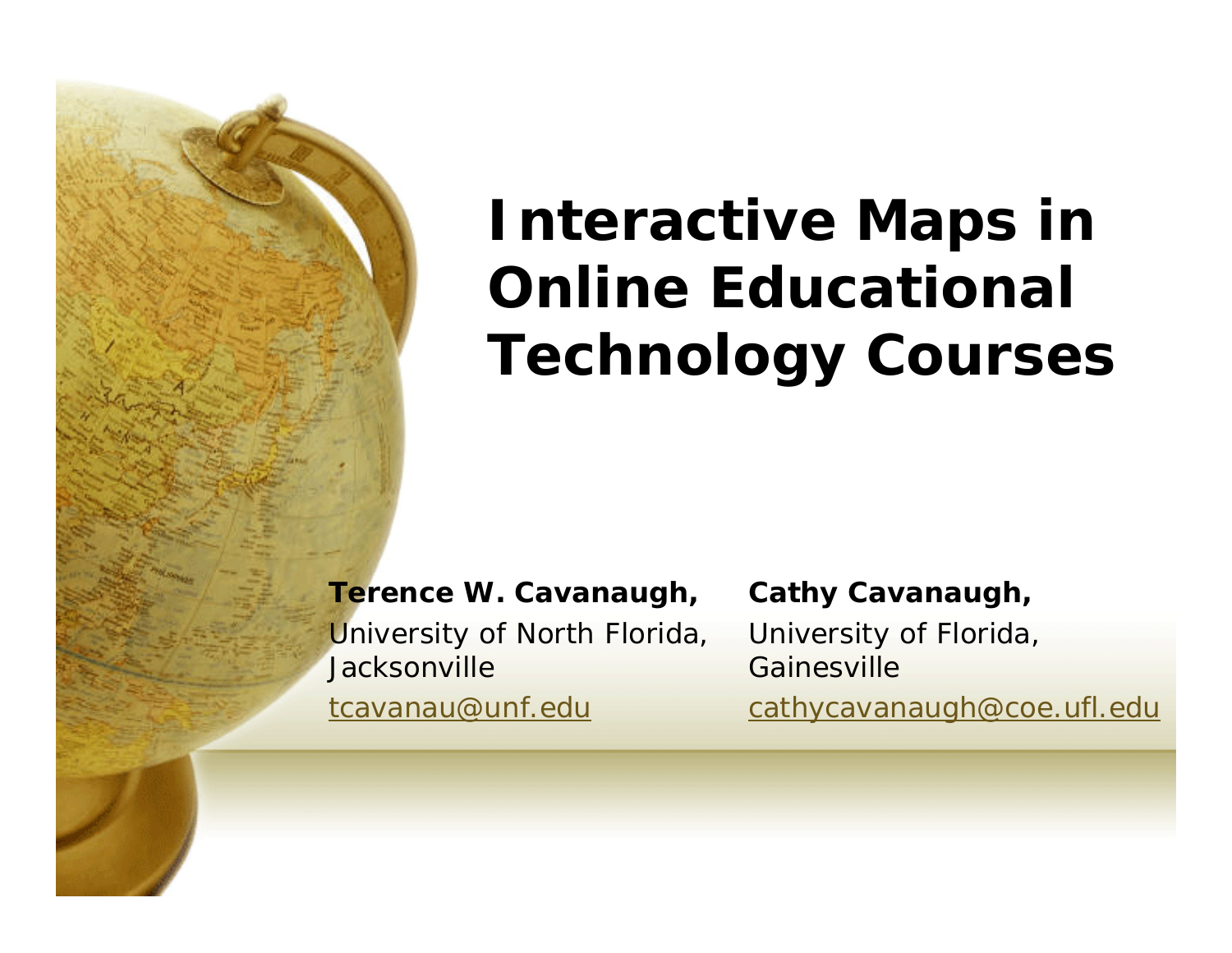

# Interactive Maps in Online Educational Technology Courses

Interactive geographic maps are a form of dialog used to:

- reduce students' sense of transactional distance
- build skills with Web 2.0 media
- increase motivation.

To develop shared course maps, instructors needed:

- a tool that identified longitude and latitude
- a shared spreadsheet for the longitude and latitude data
- the map that displayed the data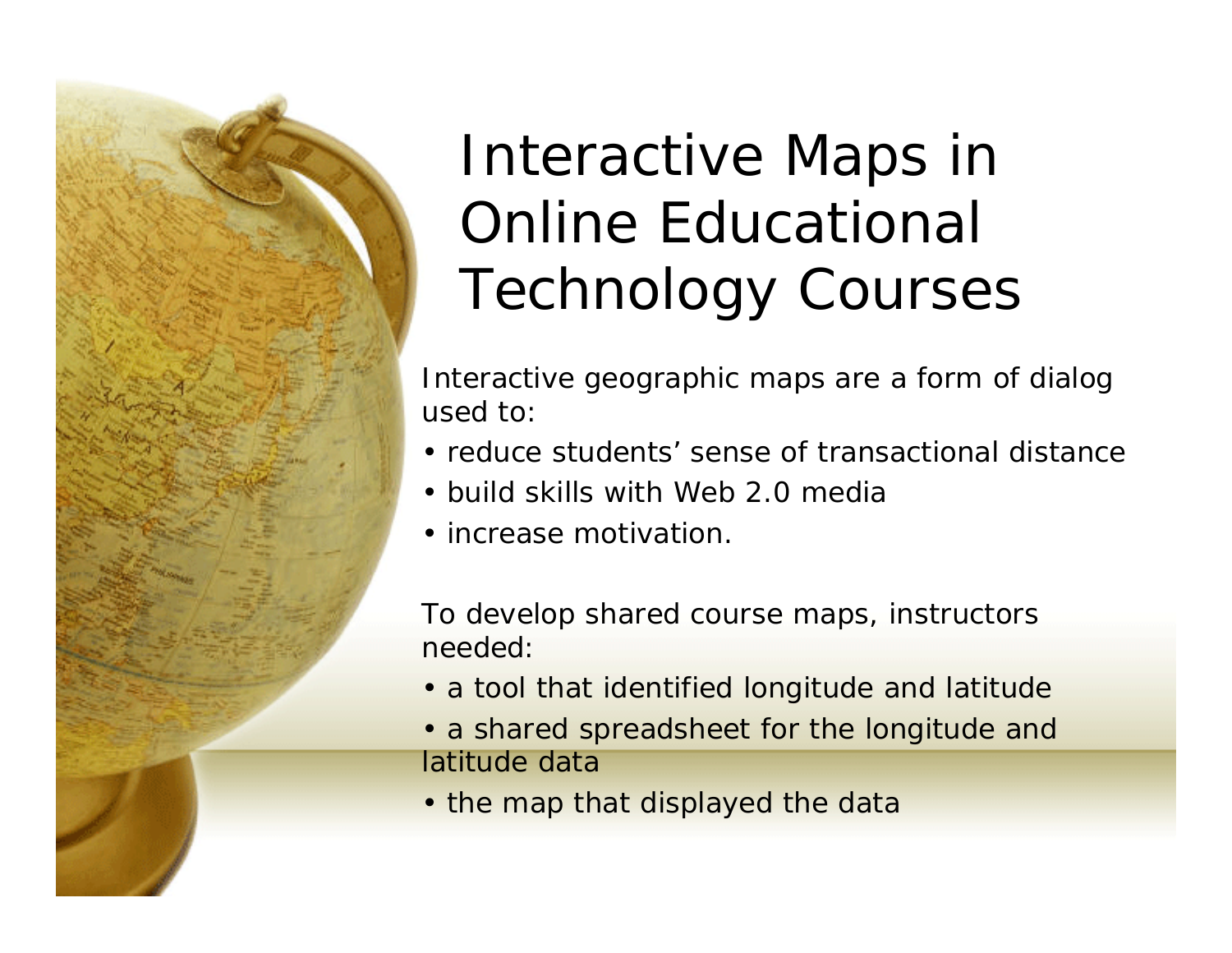

# Interactive Maps in Online Educational Technology Courses

Using the dynamic map and spreadsheet, the students interacted spatially. The maps supported active participation in the course and put the students in control as they visualized the relationships between other course members' locations and themselves.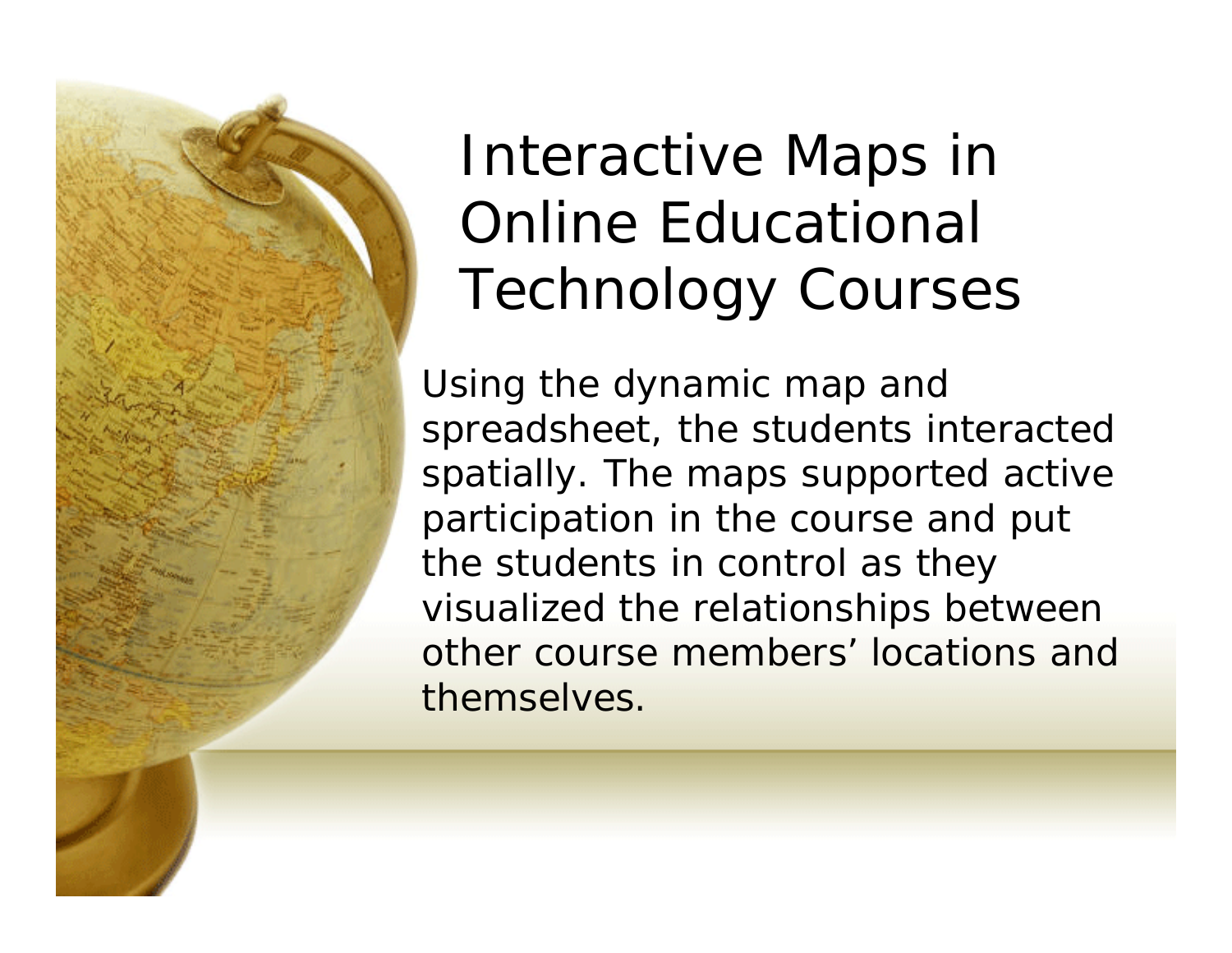#### **Online course maps use GIS technology**

- • Geographic Information Systems (GIS)
- A mapping system that uses computers to collect, store, manipulate, analyze, and display data.
- Students created the map through a system that transposed lat/lon data to GIS data

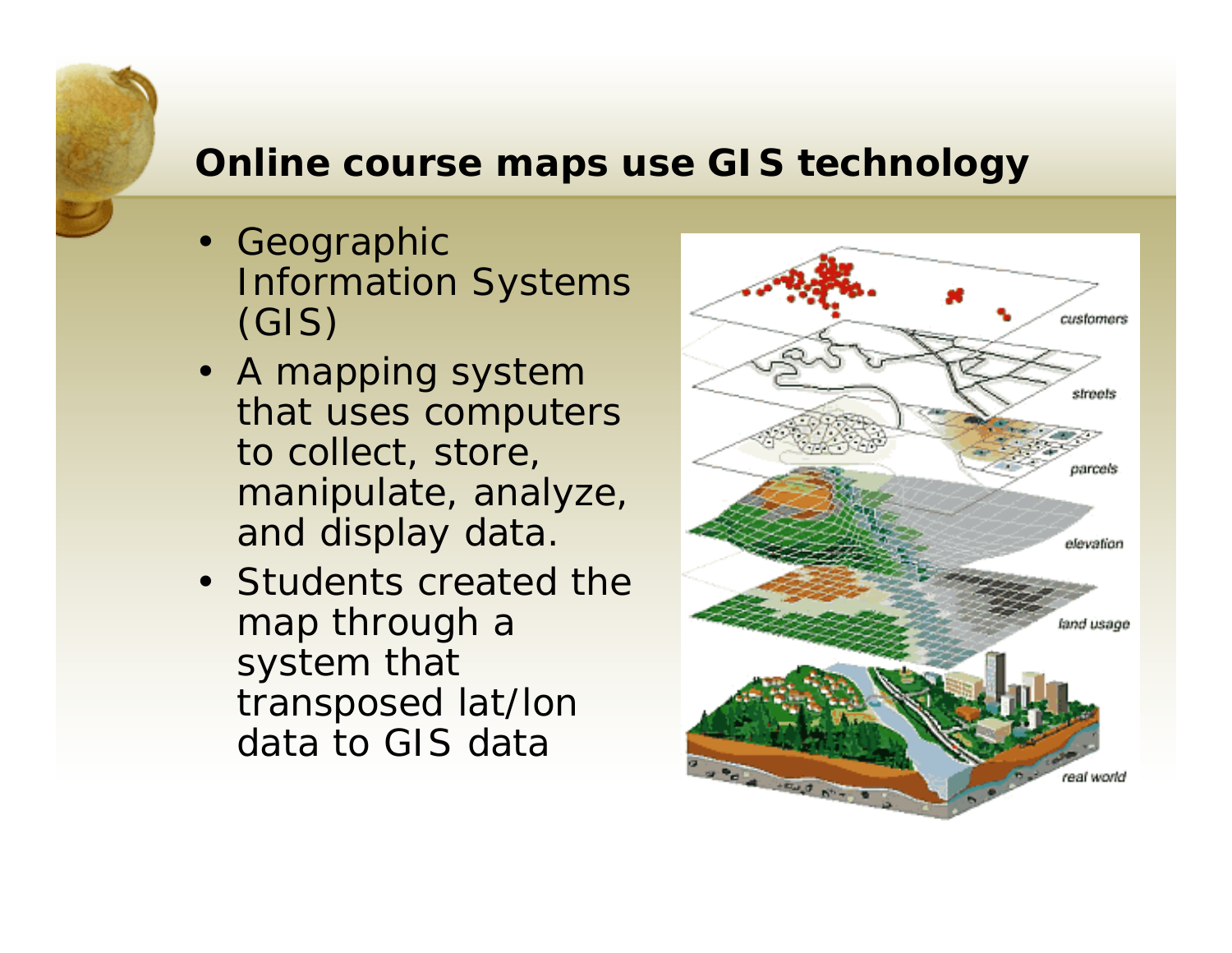#### **"Geospatial" technologies**

#### **Include**

- geographic information system (GIS),
- global positioning system (GPS), and
- remote sensing (RS) tools

These technologies use "smart" maps that can display, query, and analyze geographic databases; receivers that provide location and navigation; and global-to-local imagery and tools that provide context and analysis.

The course map study used a smart map with online student-created data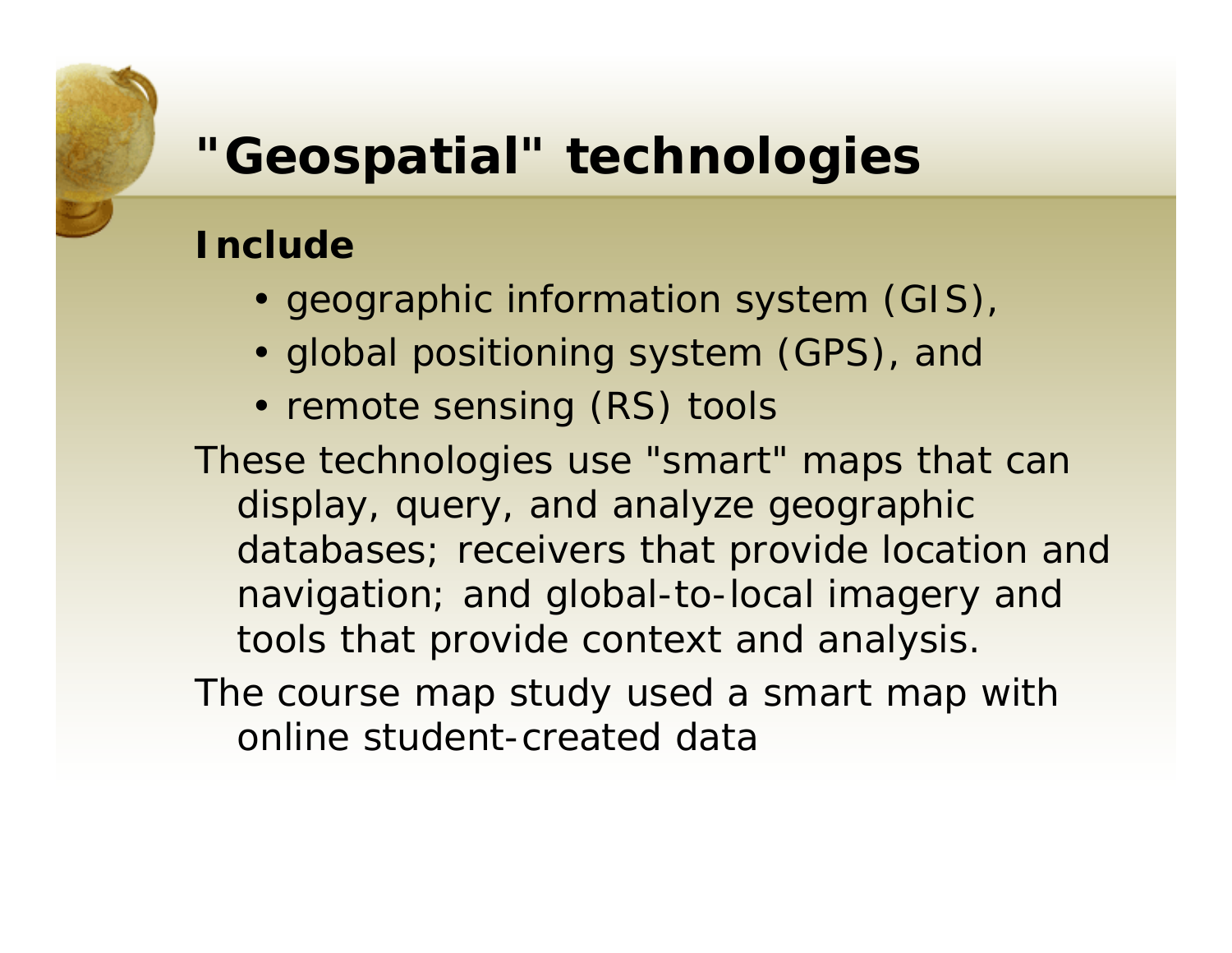## **Online learning tools**

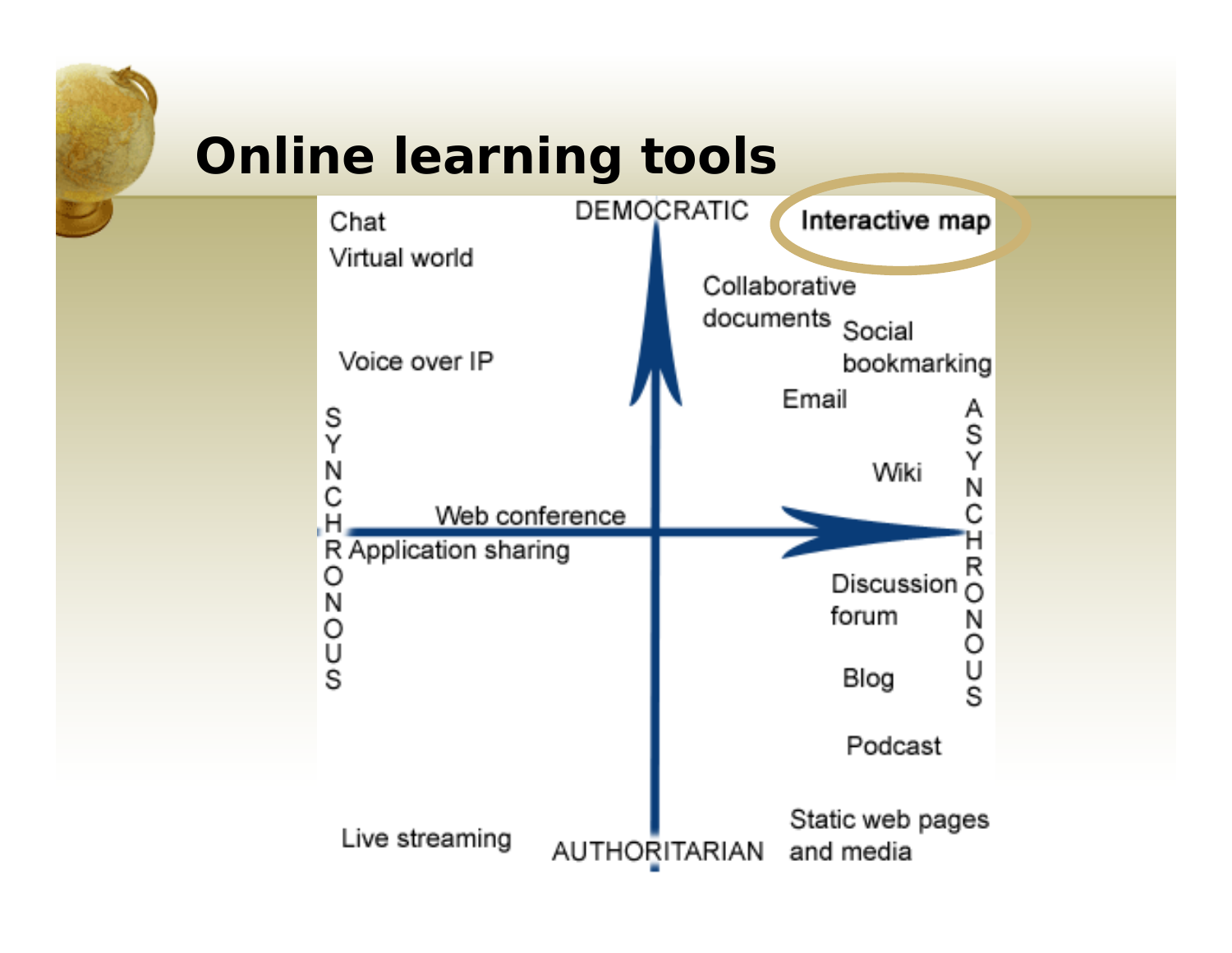#### **Collaborative development**

- Students make the technology based maps in cooperation with other students.
- Social interaction is a part of learning, and students are often motivated by social interaction with their peers in their performance (Oblinger 2005).
- Interactive maps embody the central Web 2.0 capacities for **social networking** and usercreated content for collaborative knowledgebuilding in distance education (Moore, 2007)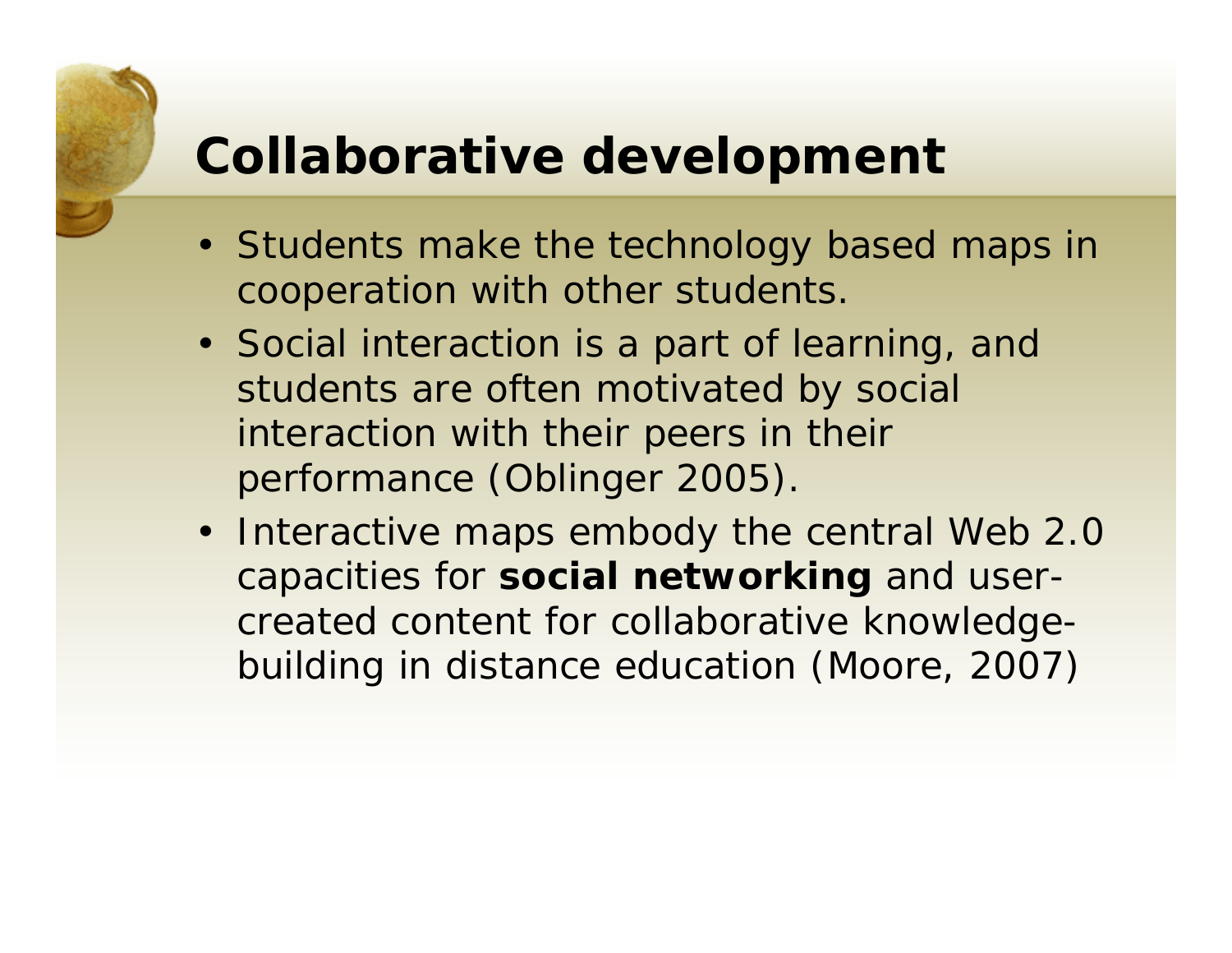#### **Transactional distance…**

- …is the cognitive space between learning peers, teachers and content in a distance education setting.
- …is a function of dialog and structure in distributed learning settings.
- Distance decreases with dialog
- Distance increases with structure so that a classroom with high interaction and less rigid format will be more engaging to learners. (M. G. Moore 1980)

**The map as visual dialog was hypothesized to reduce transactional distance during the course and increase motivation to complete the course.**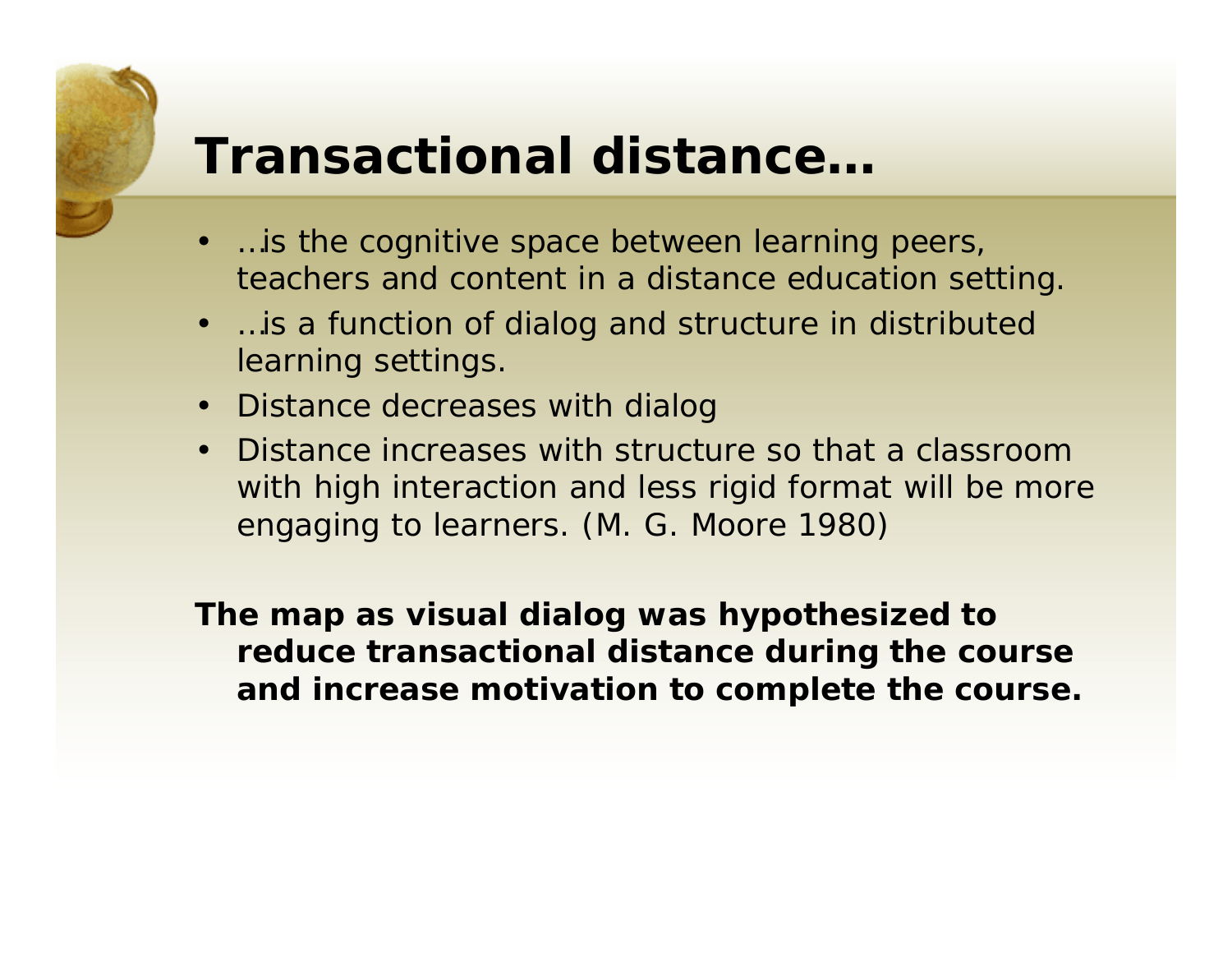#### **Instructional design: Analysis**

The students were enrolled in a graduate Educational Technology degree program, were educators in K-adult organizations.

- They lived in the same state as the university. However, some traveled outside of the state and the country during the courses.
- In addition to developing media skills through the use of the course map, the students learned a research-based teaching strategy. When students use geographic maps as adjuncts to text, they recall more text information than they would if they studied the text alone (Vekiri 2002; Schwartz et al. 1998).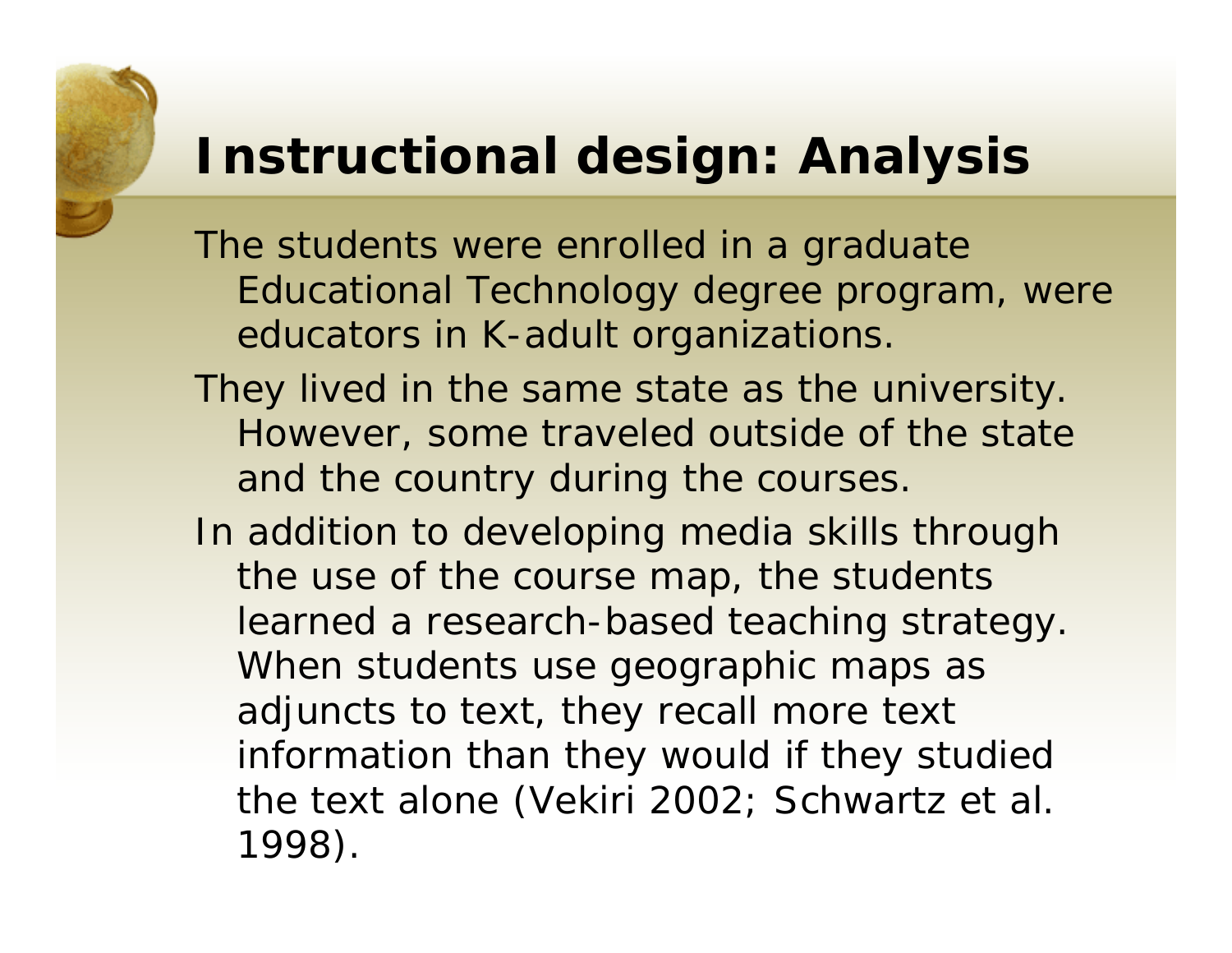#### **Instructional design: Design**

Using Google Maps and related online editable database, interactive digital maps were added to the LMS (Blackboard, Moodle).

- Students interacted spatially with other members of the course.
	- The maps supported active participation in the course and put the students in control as they visualized the relationships between other course members' locations and themselves.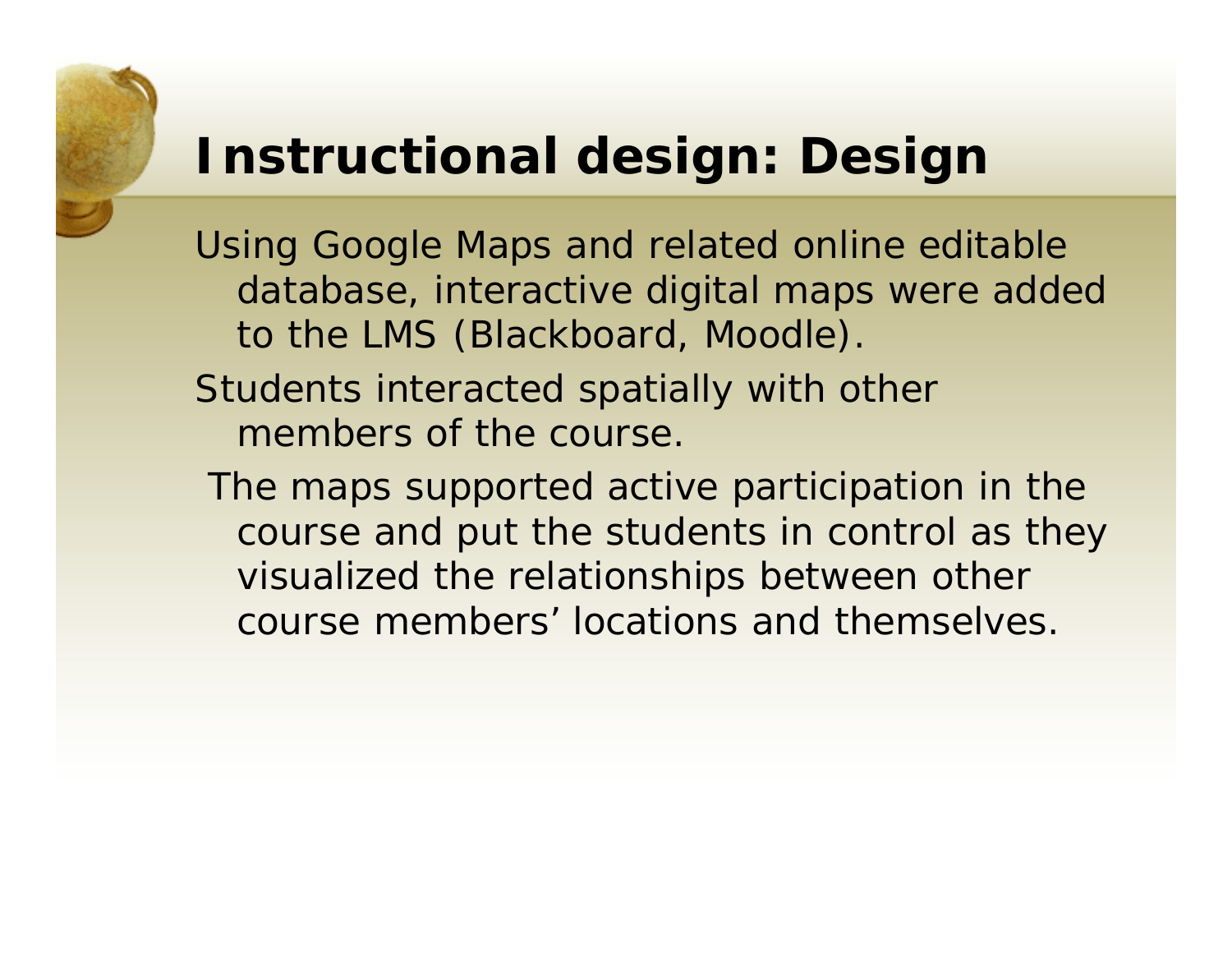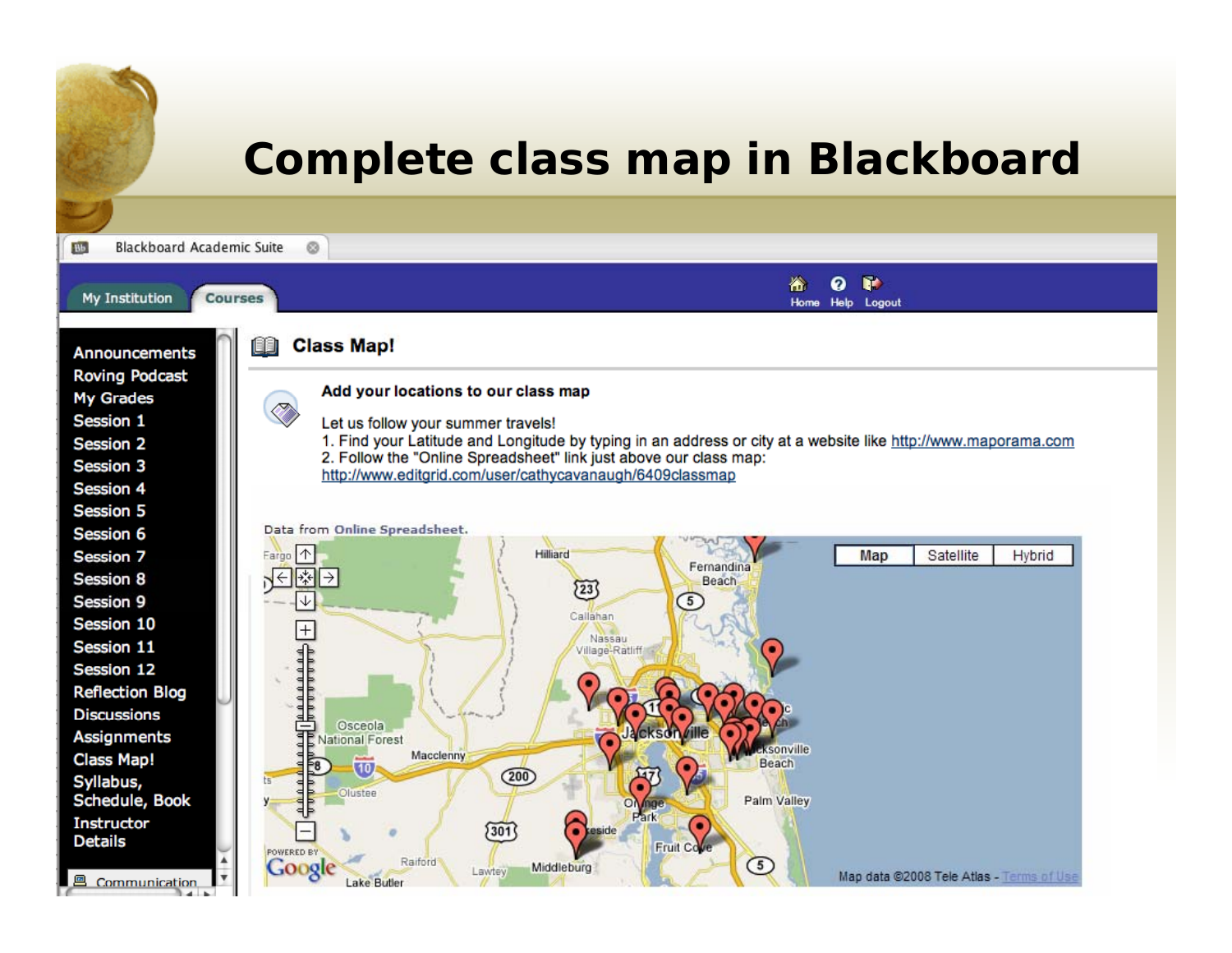

## **Class map in Moodle**

#### 9 Course Map!

Let us follow your travels!

1. Find your Latitude and Longitude by typing in an address or city at a website like http://www.maporama.com

2. Go to the online spreadsheet at:

http://www.editgrid.com/user/cathycavanaugh/6458classmap

3. Add your name, location information, latitude and longitude as decimals into the spreadsheet. After adding your information, click the close button above the spreadsheet.

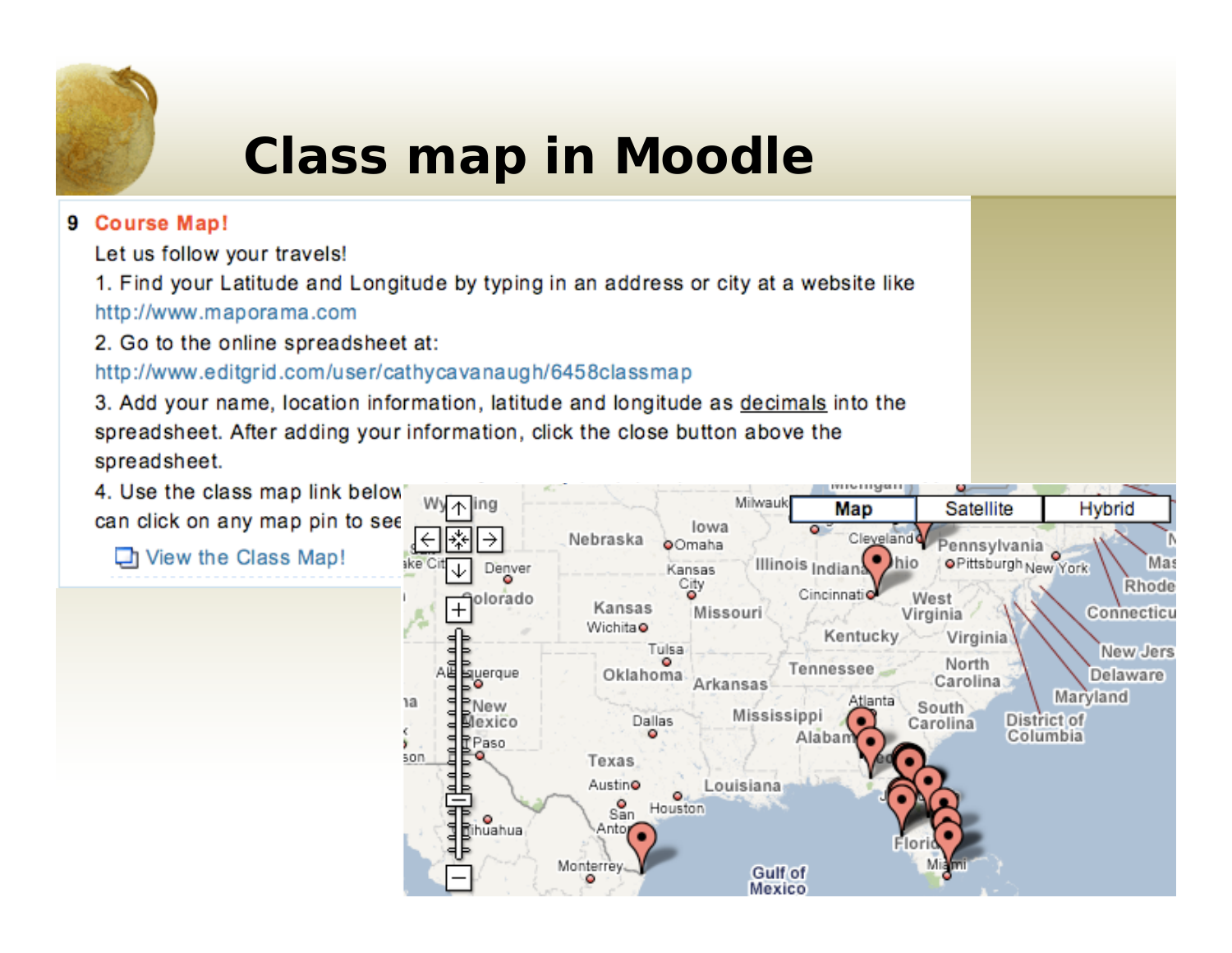#### **Instructional design: Development**

Three components were needed:

- a tool that identified longitude and latitude from a street address, *Maporama*
- a shared spreadsheet for the longitude and latitude data, *EditGrid* with *Grid2Map,* to create KML data and generate HTML code for adding the map to a web page
- the map that displayed the data in the LMS, *Google Maps*

No single service was located that would handle the entire map process from start to finish.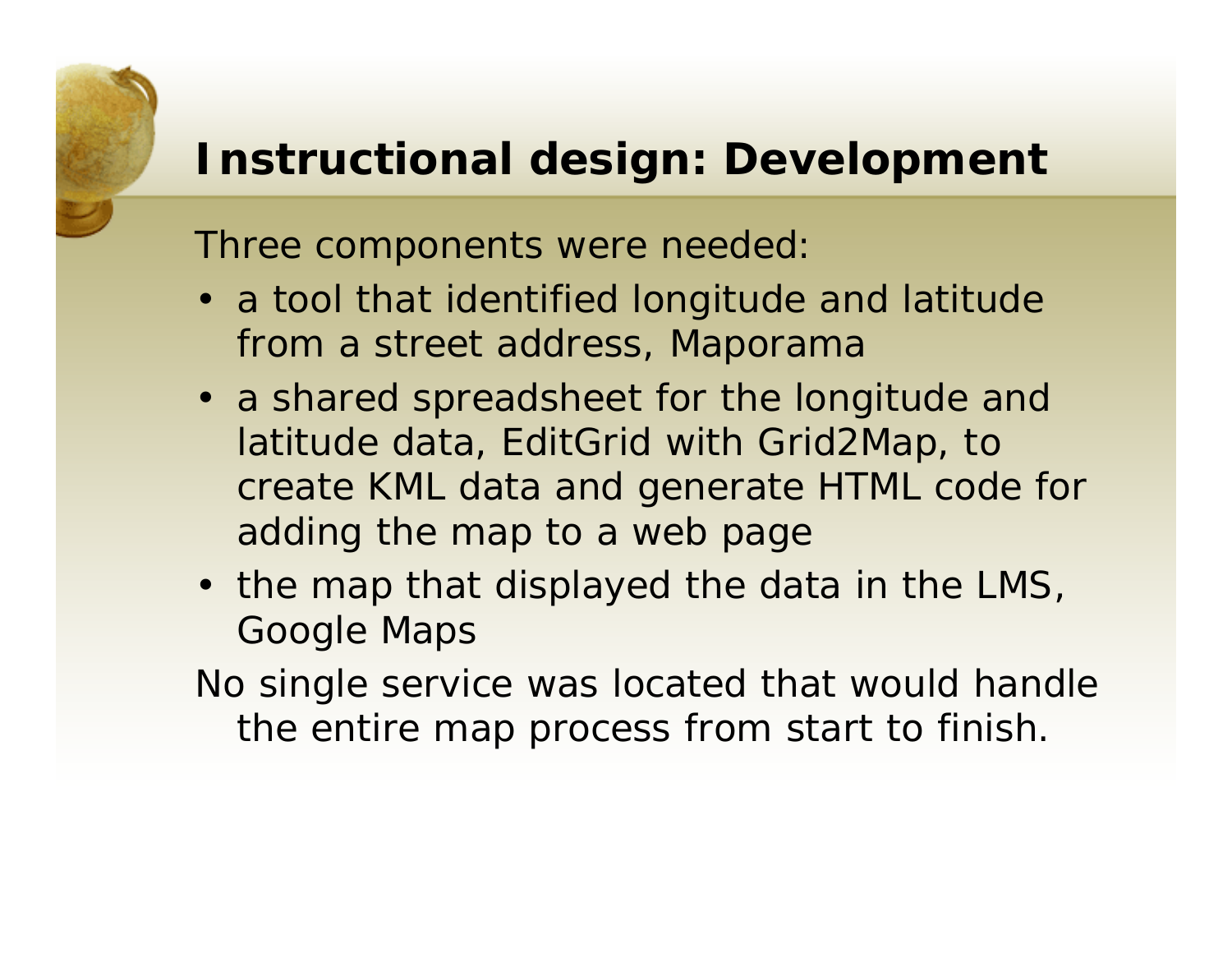## **Student data input**

|   | Blackboard Academic Suite<br>6409classmap - Online Sprea @<br><b>Bb</b><br>帚 |             |  |                         |   |                  |                    |   |
|---|------------------------------------------------------------------------------|-------------|--|-------------------------|---|------------------|--------------------|---|
|   | <b>EditGrid</b>                                                              |             |  |                         |   |                  |                    |   |
|   | Spreadsheet / cathycavanaugh / 6409 classmap                                 |             |  |                         |   |                  |                    |   |
|   | Edit<br>View<br>Format Insert<br>Data Share Publish<br>File<br>Chat          |             |  |                         |   |                  |                    |   |
| ŵ | 4 DD C O H & B & 28 & H Arial<br>$\mathbf{I}$ 10 pt $\mathbf{I}$ B I U       |             |  |                         |   |                  |                    |   |
|   | IL IL                                                                        |             |  |                         |   |                  |                    |   |
|   | Β7<br>fω                                                                     |             |  |                         |   |                  |                    |   |
|   |                                                                              |             |  |                         | R |                  |                    | F |
|   |                                                                              | 1 Your name |  | <b>Comments</b>         |   |                  | Latitude Longitude |   |
|   |                                                                              | 2 Teacher   |  | University, town, state |   | 30.27            | $-81.51$           |   |
|   |                                                                              | 3 Student   |  | School, town, state     |   | 29.65            | -82.34             |   |
|   |                                                                              |             |  |                         |   |                  |                    |   |
|   | $\frac{4}{5}$                                                                |             |  |                         |   |                  |                    |   |
|   |                                                                              |             |  |                         |   |                  |                    |   |
|   | 8<br>6409 Sheet2 Sheet3                                                      |             |  |                         |   | $\left  \right $ |                    |   |
|   | Read $\odot$ Write $\odot$ $\odot$ 1 users, 0 new msgs<br>Done               |             |  |                         |   |                  |                    |   |
|   | Done                                                                         |             |  |                         |   |                  |                    |   |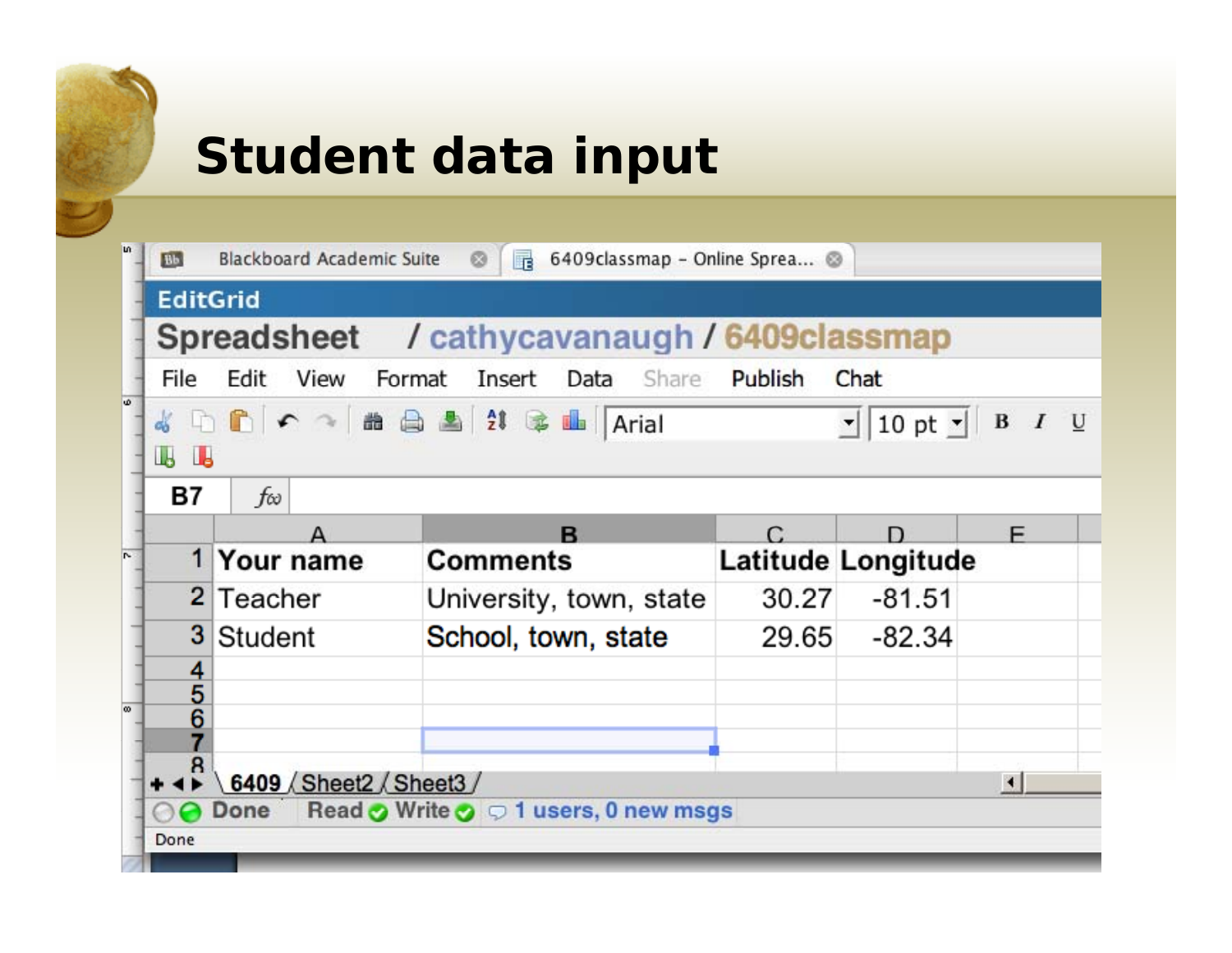

#### **Instructional design: Implementation**

A link to the class map was posted in the opening "Announcements" area of the CMS. (Some browsers produced a Security Information pop-up stating that "this page contains both secure and non-secure items.")

Students were instructed to add a location to the map to represent them. Some posted their work locations, others posted their current home addresses, and others posted their previous hometowns. Students and the instructors updated their location postings to indicate their travels during the course.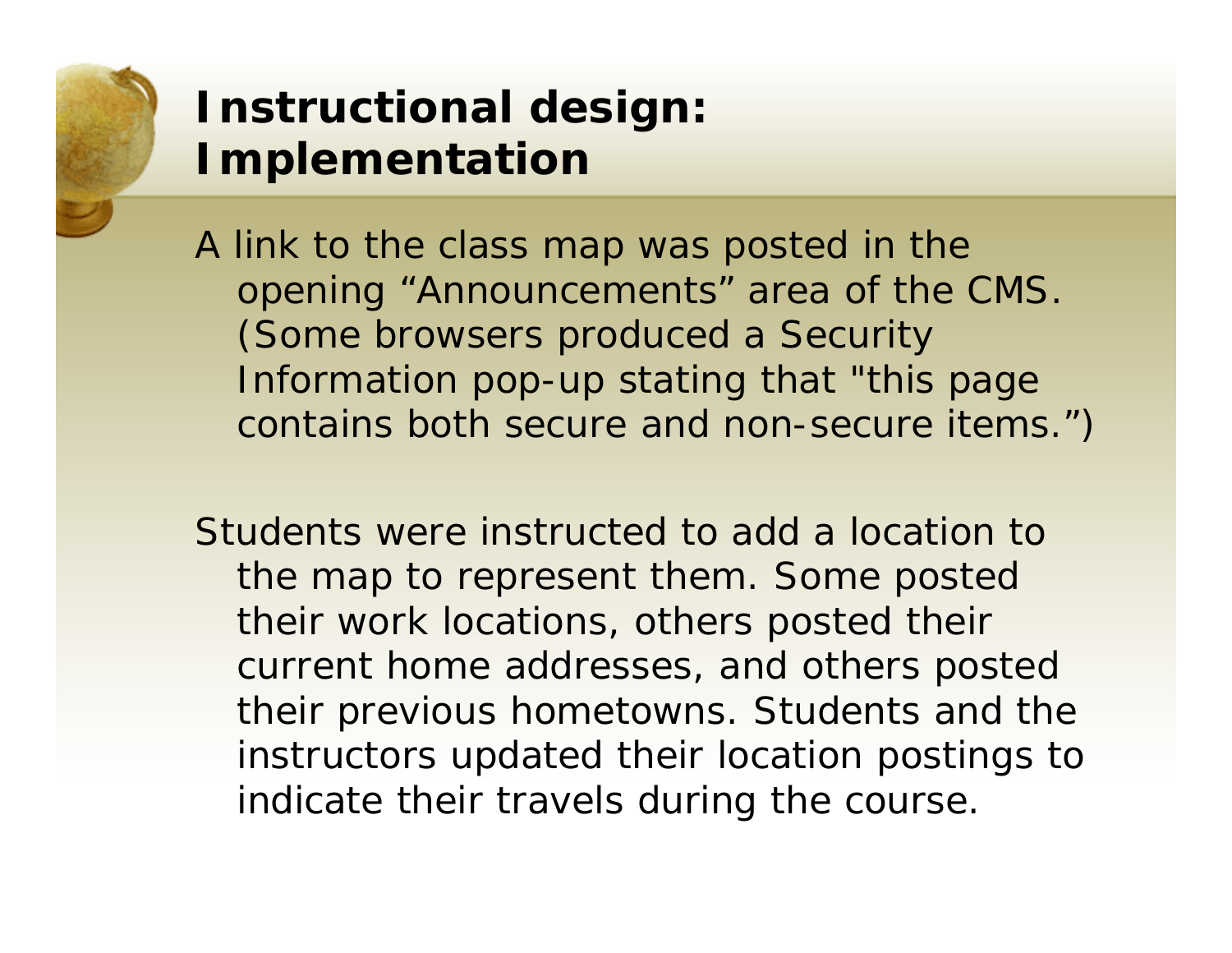#### **Instructional design: Evaluation**

- A survey deployed within the LMS used a Likert scale and asked students to rate the extent to which each course component reduced their sense of transactional distance.
- All students indicated that the map reduced their sense of transactional distance at least slightly, 25% of the students indicated that the map reduced their sense of transactional distance to a moderate or great extent.
- Assisting 25% of the students in the online courses with a map is a worthwhile return for a small investment of resources.
- Some students indicated that the map was their first use of a Web 2.0 application for learning.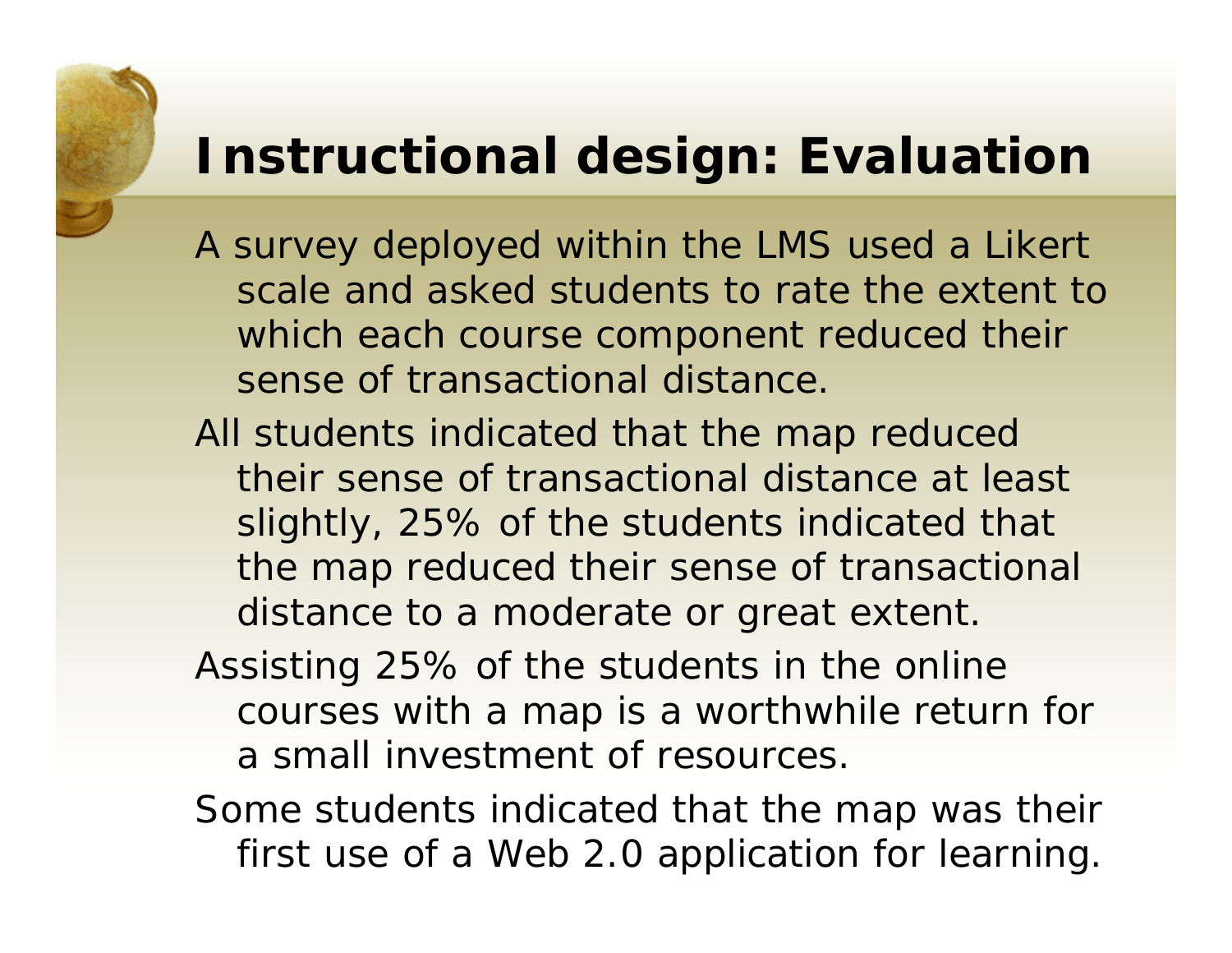

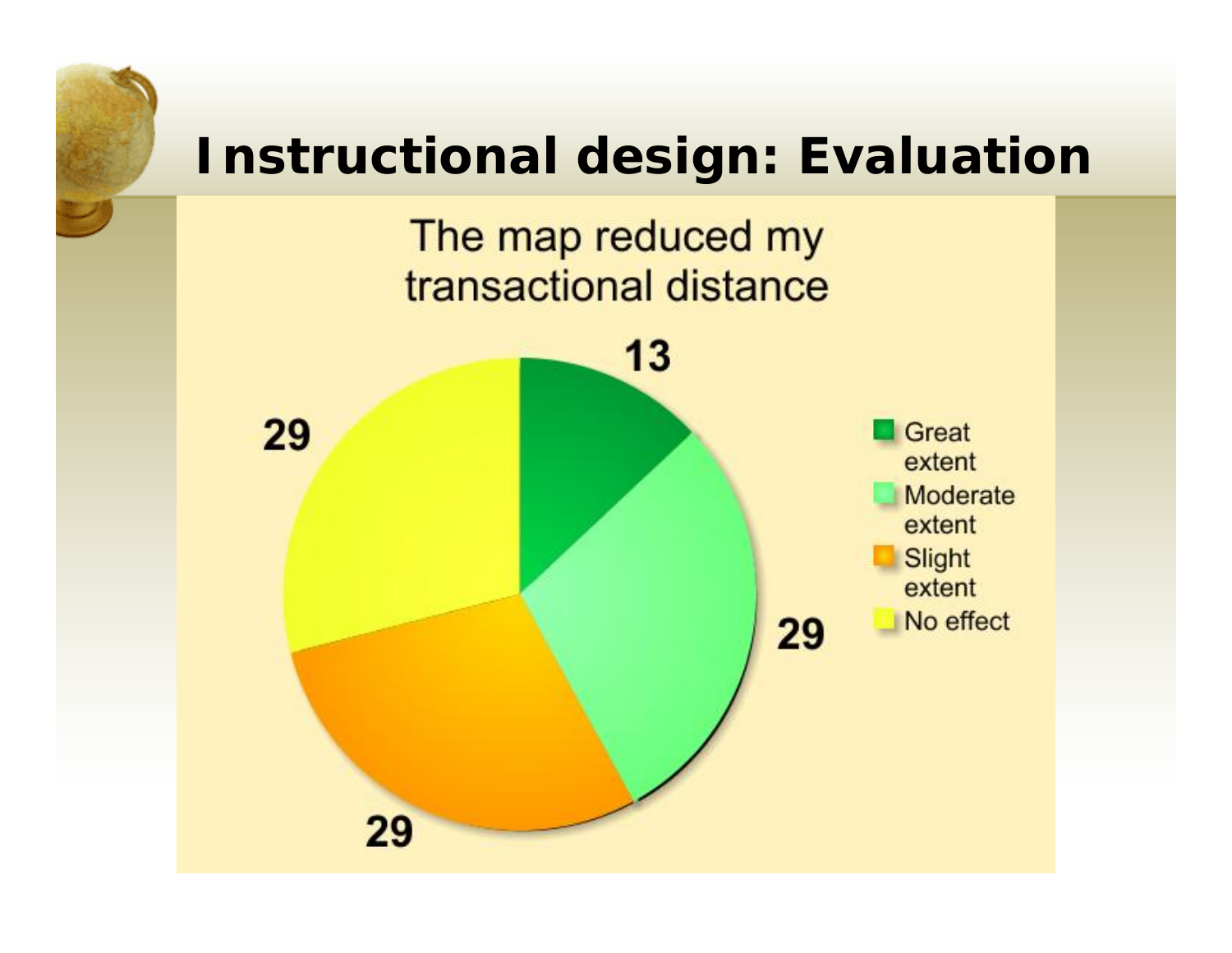#### **Instructional design: Evaluation**

A follow-up survey asked specific questions about student perceptions of autonomy, dialog, and structure among 10 online course elements. The map ranked the highest of the non-text elements.

- 1 Assignments
- 2 Text in LMS
- 3 Textbook
- 4 Discussion forum
- 5 Syllabus
- **6Interactive map**
- 7 Media
- 8 Podcast
- 9 Audio greetings
- 10 Live office hours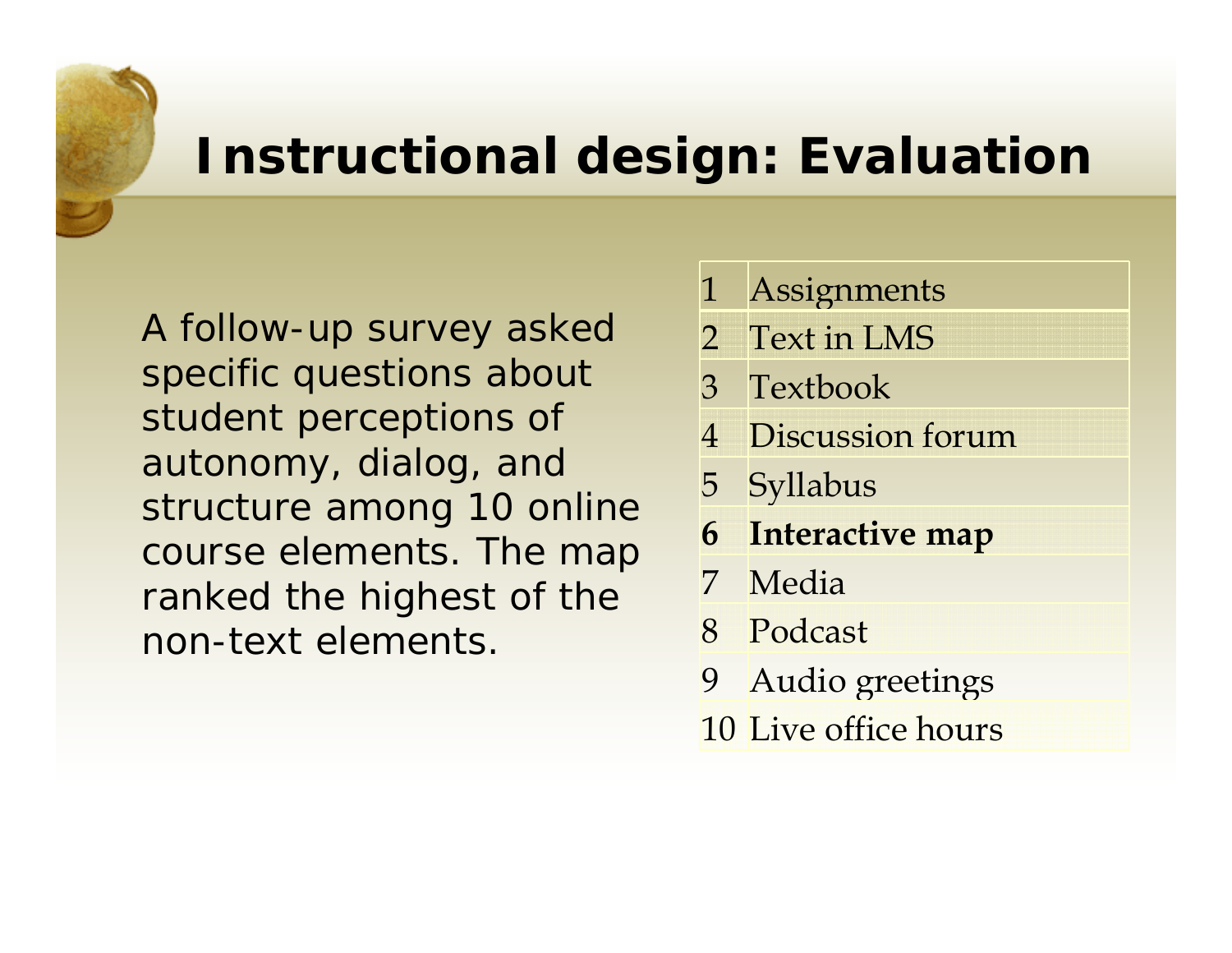

## **Implications**

The use of interactive maps embody the central Web 2.0 capacities for social networking and user-created content that hold potential for collaborative knowledge-building in distance education, especially collaborative tools that reduce isolation.

Further study: effects of student age and sensory preferences on perceptions; role of maps in perceived sense of community.